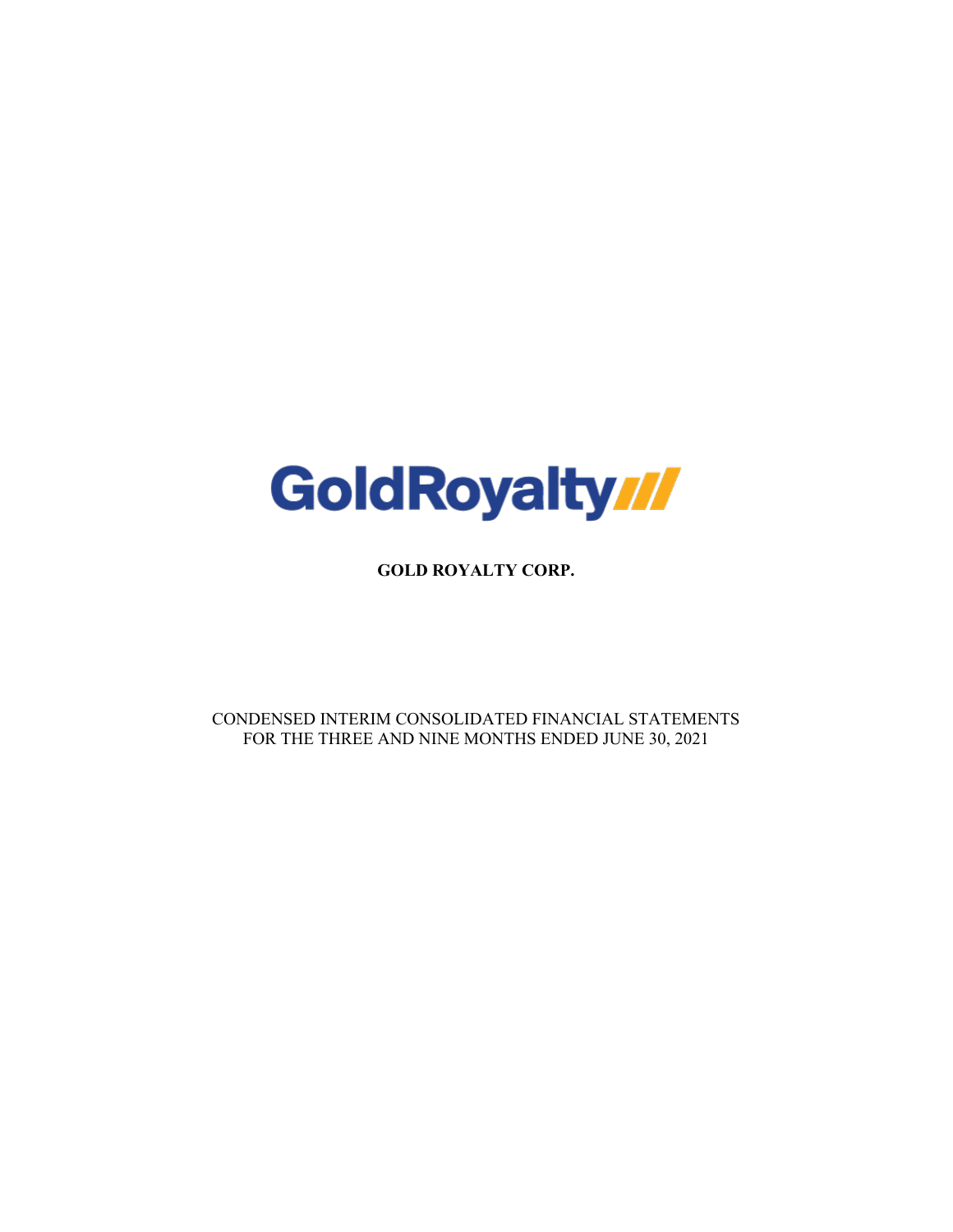Condensed Interim Consolidated Statements of Financial Position (Unaudited, expressed in United States dollars unless otherwise stated)

|                                               |              | As at June 30, | As at September 30, |
|-----------------------------------------------|--------------|----------------|---------------------|
|                                               | <b>Notes</b> | 2021           | 2020                |
|                                               |              | $(\$)$         | $(\$)$              |
| <b>Assets</b>                                 |              |                |                     |
| Current assets                                |              |                |                     |
| Cash and cash equivalents                     | 3            | 85,552,642     | 37,539              |
| Prepaids and other receivables                | 4            | 2,131,712      | 16,330              |
|                                               |              | 87,684,354     | 53,869              |
| Non-current assets                            |              |                |                     |
| Royalties                                     | 5            | 13,682,527     |                     |
| Equipment                                     |              | 1,250          | 1,587               |
|                                               |              | 13,683,777     | 1,587               |
|                                               |              |                |                     |
|                                               |              | 101,368,131    | 55,456              |
| <b>Current Liabilities</b>                    |              |                |                     |
| Accounts payable and accrued liabilities      |              | 651,819        | 75,452              |
| Due to former parent company                  | 9            |                | 120,930             |
|                                               |              | 651,819        | 196,382             |
| <b>Equity</b>                                 |              |                |                     |
| <b>Issued Capital</b>                         | 6            | 98,065,176     | 1                   |
| Reserves                                      | 6            | 8,140,975      |                     |
| Accumulated deficit                           |              | (5,930,841)    | (140, 631)          |
| Accumulated other comprehensive income (loss) |              | 441,002        | (296)               |
|                                               |              | 100,716,312    | (140, 926)          |
|                                               |              | 101,368,131    | 55,456              |

**Subsequent events** (Note 11)

Approved by the Board of Directors:

/s/ "Ken Robertson"

**Ken Robertson Director** 

/s/ "Warren Gilman"

**Warren Gilman** Director

*The accompanying notes are an integral part of these condensed interim consolidated financial statements*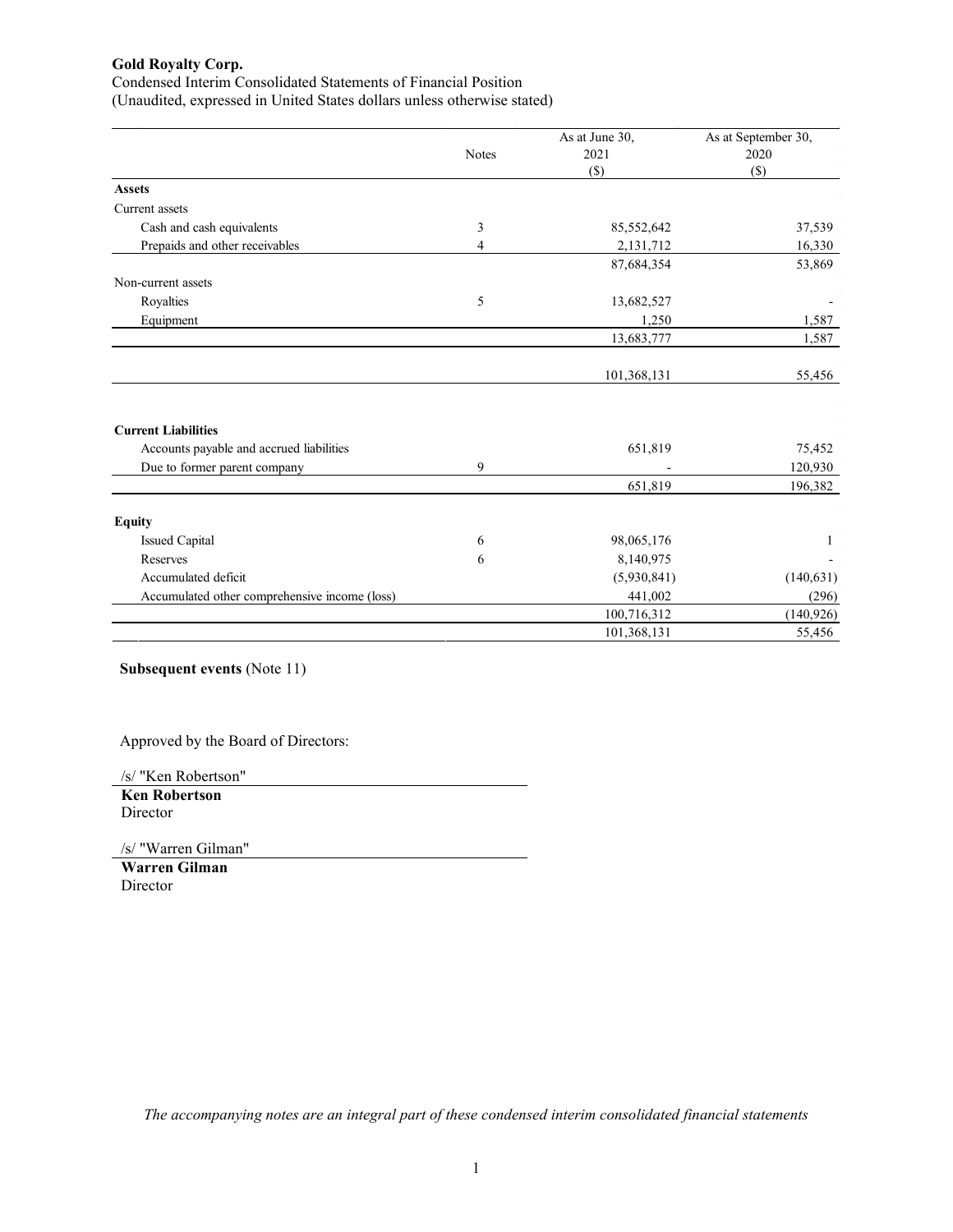Condensed Interim Consolidated Statements of Loss and Other Comprehensive Loss (Unaudited, expressed in United States dollars unless otherwise stated)

|                                                           |              |                    |                   | Period from      |
|-----------------------------------------------------------|--------------|--------------------|-------------------|------------------|
|                                                           |              | For the            | For the           | incorporation on |
|                                                           |              | three months ended | nine months ended | June 23, 2020 to |
|                                                           | <b>Notes</b> | June 30, 2021      | June 30, 2021     | June 30, 2020    |
|                                                           |              | $(s)$              | (S)               | $($)$            |
| <b>Expenses</b>                                           |              |                    |                   |                  |
| Consulting fees                                           |              | 447,960            | 743,192           |                  |
| Depreciation                                              |              | 153                | 435               |                  |
| Management and directors' fees                            | 9            | 181,547            | 333,357           |                  |
| General and administrative                                |              | 878,714            | 1,200,941         |                  |
| Professional fees                                         |              | 731,049            | 1,529,731         | 3,794            |
| Share-based compensation                                  | 6            | 830,173            | 1,926,867         |                  |
| Operating loss for the period                             |              | (3,069,596)        | (5,734,523)       | (3,794)          |
|                                                           |              |                    |                   |                  |
| <b>Other items</b>                                        |              |                    |                   |                  |
| Interest income                                           |              | 44,000             | 51,814            |                  |
| Foreign exchange loss                                     |              | (9,232)            | (107, 501)        |                  |
| Net loss for the period                                   |              | (3,034,828)        | (5,790,210)       | (3,794)          |
|                                                           |              |                    |                   |                  |
| Other comprehensive income                                |              |                    |                   |                  |
| Item that may be reclassified subsequently to net income: |              |                    |                   |                  |
| Foreign currency translation differences                  |              |                    | 441,298           |                  |
| Total comprehensive loss for the period                   |              | (3,034,828)        | (5,348,912)       | (3,794)          |
| Net loss per share, basic and diluted                     |              | (0.07)             | (0.22)            | (3,794.00)       |
| Weighted average number of common shares                  |              |                    |                   |                  |
| outstanding, basic and diluted                            |              | 41,602,391         | 26,534,794        |                  |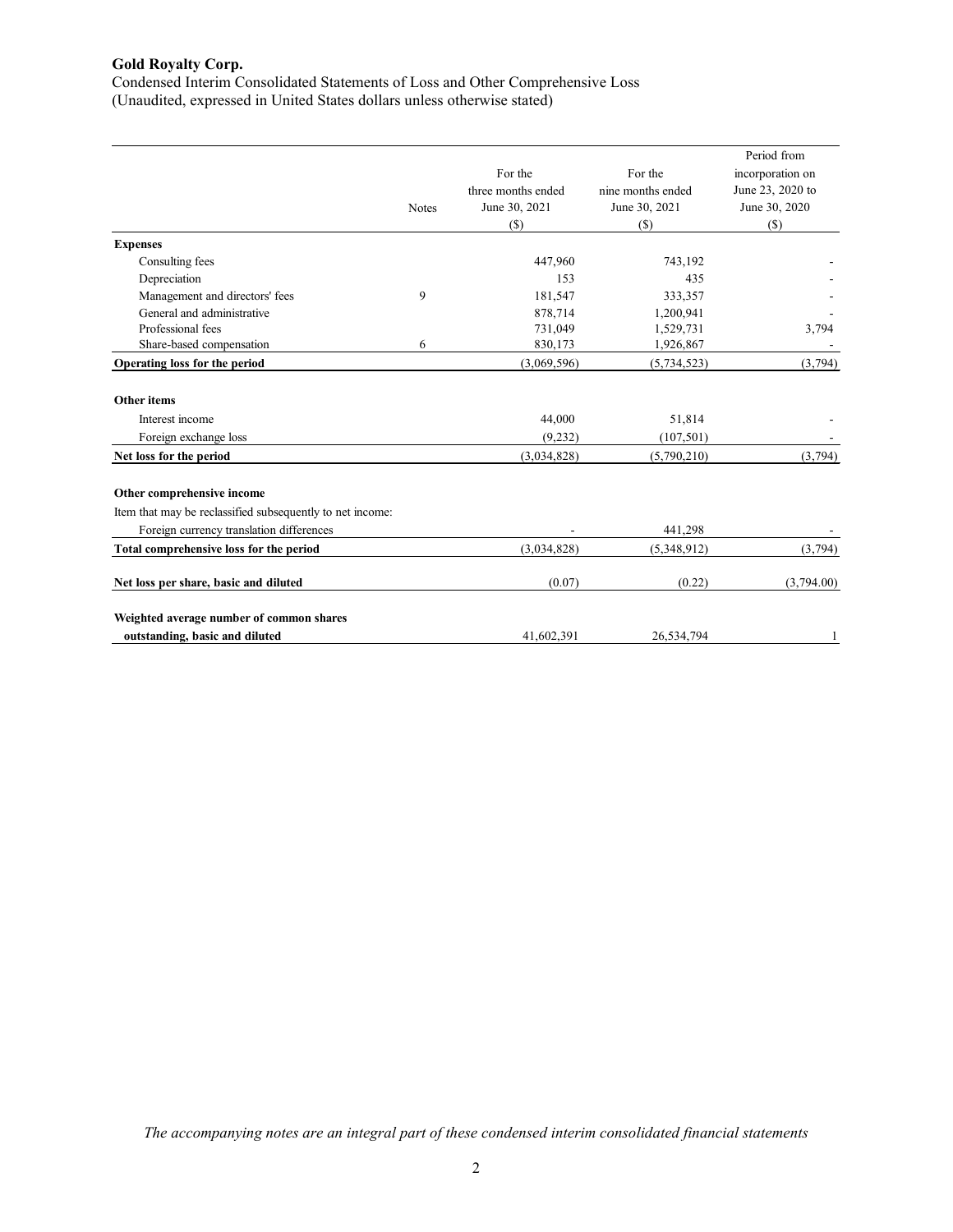Condensed Interim Consolidated Statements of Changes in Equity (Unaudited, expressed in United States dollars unless otherwise stated)

|                                                                            |       | Number of  |               |           |             | Accumulated<br>Other |             |
|----------------------------------------------------------------------------|-------|------------|---------------|-----------|-------------|----------------------|-------------|
|                                                                            |       | Common     | Issued        |           | Accumulated | Comprehensive        |             |
|                                                                            | Notes | Shares     | Capital       | Reserves  | Deficit     | Income (Loss)        | Total       |
|                                                                            |       |            | $(3)$         | (3)       | (3)         | $($)$                | $($)$       |
| Balance at June 23, 2020                                                   |       |            |               |           |             |                      |             |
| Issued capital                                                             |       |            |               |           |             |                      |             |
| Net loss for the period                                                    |       |            |               |           | (140, 631)  |                      | (140, 631)  |
| Total other comprehensive loss                                             |       |            |               |           |             | (296)                | (296)       |
| Balance at September 30, 2020                                              |       |            |               |           | (140.631)   | (296)                | (140, 926)  |
| Cancellation of common share issued upon incorporation                     |       | (1)        | (1)           |           | $\sim$      |                      | (1)         |
| Common shares issued to former parent company for cash                     |       | 5,000,000  | 50,000        |           | $\sim$      |                      | 50,000      |
| Performance based restricted shares issued                                 |       | 1,500,000  |               |           |             |                      |             |
| Common shares issued to acquire royalties                                  |       | 15,000,000 | 13,076,000    |           | $\sim$      |                      | 13,076,000  |
| Private placement of common shares for cash                                |       | 1,325,000  | 2,848,750     |           |             |                      | 2,848,750   |
| Share-based compensation - performance based restricted shares             |       |            | 328,003       |           |             |                      | 328,003     |
| Share-based compensation - share options                                   |       |            |               | 1,512,614 |             |                      | 1,512,614   |
| Initial public offering:                                                   |       |            |               |           |             |                      |             |
| Common shares and common share purchase warrants issued for cash           |       | 18,000,000 | 82,968,750    | 7,031,250 |             |                      | 90,000,000  |
| Common shares issued on exercise of over-allotment option                  |       | 721,347    | 3,603,128     |           |             |                      | 3,603,128   |
| Common share purchase warrants issued on exercise of over-allotment option |       |            |               | 13,500    |             |                      | 13,500      |
| Underwriters' fees and issuance costs                                      |       |            | (5, 154, 455) | (416,389) |             | $\sim$               | (5,570,844) |
| Common shares issued for marketing services                                |       | 75,000     | 345,000       |           |             |                      | 345,000     |
| Net loss for the period                                                    |       |            |               |           | (5,790,210) |                      | (5,790,210) |
| Total other comprehensive income                                           |       |            |               | $\sim$    |             | 441,298              | 441,298     |
| Balance at June 30, 2021                                                   |       | 41,621,347 | 98,065,176    | 8,140,975 | (5,930,841) | 441,002              | 100,716,312 |

*The accompanying notes are an integral part of these condensed interim consolidated financial statements*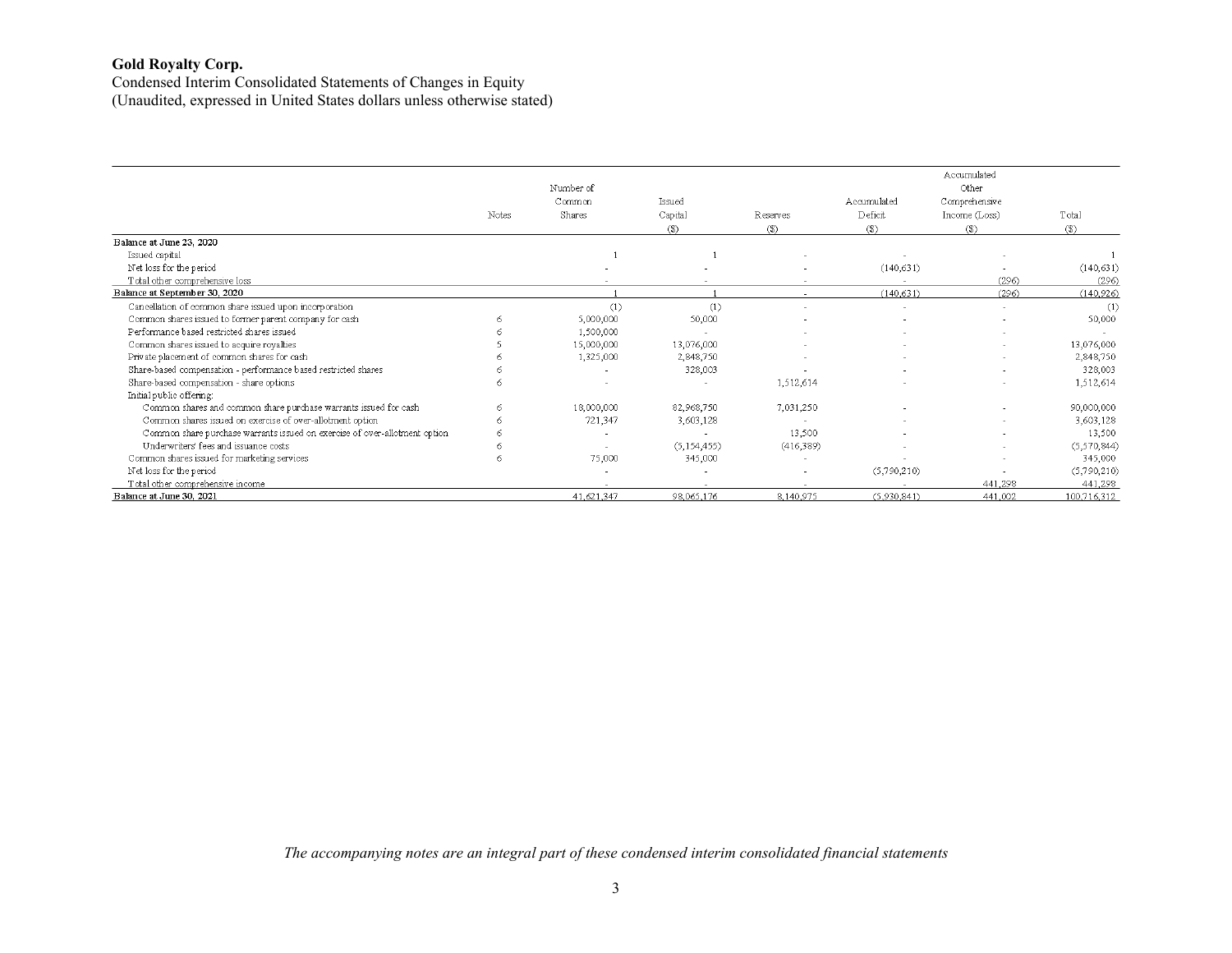Condensed Interim Consolidated Statements of Cash Flows

(Unaudited, expressed in United States dollars unless otherwise stated)

|                                                                           | For the<br>nine months ended<br>June 30, 2021<br>$(\$)$ | Period from incorporation on<br>June 23, 2020 to<br>June 30, 2020<br>$(\$)$ |
|---------------------------------------------------------------------------|---------------------------------------------------------|-----------------------------------------------------------------------------|
| <b>Operating activities</b>                                               |                                                         |                                                                             |
| Net loss before tax for the period                                        | (5,790,210)                                             | (3,794)                                                                     |
| Items not involving cash:                                                 |                                                         |                                                                             |
| Depreciation                                                              | 435                                                     |                                                                             |
| Interest income                                                           | (51, 814)                                               |                                                                             |
| Share-based compensation                                                  | 1,926,867                                               |                                                                             |
| Net changes in non-cash working capital items:                            |                                                         |                                                                             |
| Prepaids and other receivables                                            | (1,842,484)                                             |                                                                             |
| Accounts payable and accrued liabilities                                  | 577,999                                                 |                                                                             |
| Due to former parent company                                              | (83,096)                                                | 3,794                                                                       |
| Cash used in operating activities                                         | (5,262,303)                                             |                                                                             |
| <b>Investing activities</b><br>Purchase of equipment                      | (1,632)                                                 |                                                                             |
| Interest received                                                         | 37,666                                                  |                                                                             |
| Investment in royalties                                                   | (227, 297)                                              |                                                                             |
| Cash used in investing activities                                         | (191, 263)                                              |                                                                             |
| <b>Financing activities</b>                                               |                                                         |                                                                             |
| Proceeds from common shares issued to former parent company               | 50,000                                                  |                                                                             |
| Proceeds from private placement of common shares                          | 2,848,750                                               |                                                                             |
| Proceeds from initial public offering, net of underwriters' fees and issu | 88,045,784                                              |                                                                             |
| Repayment of cash advance by former parent company                        | (37, 538)                                               |                                                                             |
| Cash provided by financing activities                                     | 90,906,996                                              |                                                                             |
| Effect of exchange rate changes on cash                                   | 61,673                                                  |                                                                             |
| Net increase in cash                                                      | 85,515,103                                              |                                                                             |
| Cash and cash equivalents                                                 |                                                         |                                                                             |
| <b>Beginning of period</b>                                                | 37,539                                                  |                                                                             |
| <b>End of period</b>                                                      | 85,552,642                                              |                                                                             |

*The accompanying notes are an integral part of these condensed interim consolidated financial statements*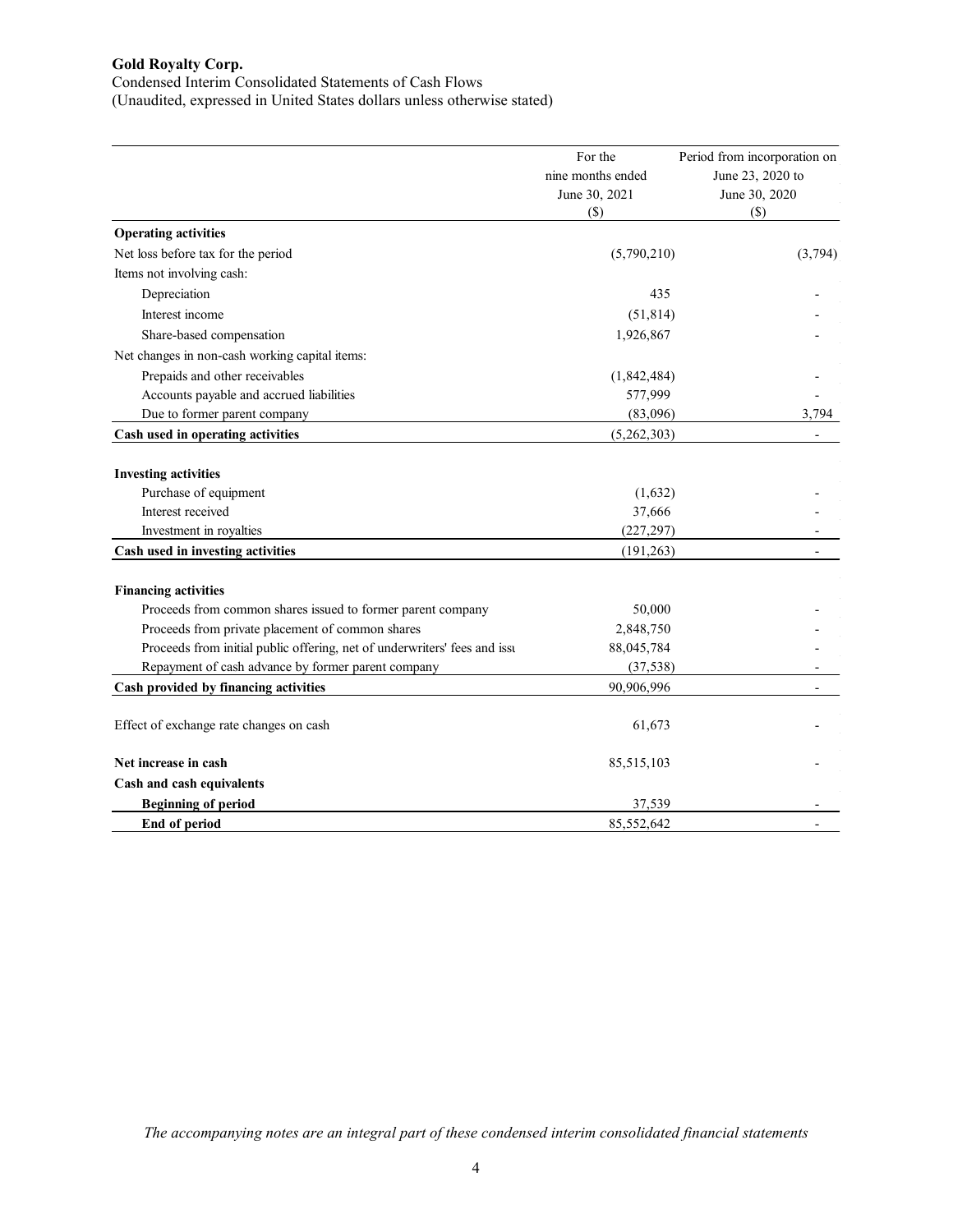Notes to Condensed Interim Consolidated Financial Statements (Unaudited, expressed in United States dollars unless otherwise stated)

# **1. Corporate Information**

Gold Royalty Corp. ("GRC" or "the Company") is a company incorporated in Canada on June 23, 2020 and domiciled in Canada. GRC is principally engaged in acquiring gold-focused royalty and mineral stream interests. The registered office of the Company is located at 1000 Cathedral Place, 925 West Georgia Street, Vancouver, British Columbia, V6C 3L2, Canada. The principal address of the Company is located at 1030 West Georgia Street, Suite 1830, Vancouver, British Columbia, V6E 2Y3, Canada.

The Company was a subsidiary of GoldMining Inc. ("GoldMining") until the Company completed its initial public offering (the "IPO") on March 11, 2021. The Company's common share and common share purchase warrants are listed on the NYSE American under the symbols "GROY" and "GROY.WS", respectively.

# **2. Basis of Preparation and Significant Accounting Policies**

# *2.1 Statement of compliance*

The Company's condensed interim consolidated financial statements have been prepared in accordance with International Financial Reporting Standards, as issued by the International Accounting Standards Board ("IFRS"), applicable to the preparation of interim financial statements including International Accounting Standard 34 *Interim Financial Reporting*. The condensed interim consolidated financial statements should be read in conjunction with the Company's financial statements for the period from the date of incorporation on June 23, 2020 to September 30, 2020.

These condensed interim consolidated financial statements were authorized for issue by the Company's board of directors (the "Board") on August 12, 2021.

# *2.2 Basis of presentation*

The Company's condensed interim consolidated financial statements have been prepared on a historical cost basis. The Company's condensed interim consolidated financial statements are presented in United States dollars ("U.S. dollar", "\$" or "dollar"). All values are rounded to the nearest dollar except where otherwise indicated.

On March 11, 2021, GRC, the parent entity, changed its functional currency from the Canadian dollar to the U.S. dollar. The change in functional currency resulted from the growing proportion of expenses paid in U.S. dollars and the receipt of the cash proceeds of \$88 million in U.S. dollars upon the completion of the IPO on March 11, 2021.

The effect of the change in functional currency is accounted for prospectively with no impact on prior period information. The Company translates all items into the new functional currency using the exchange rate at the date of the change. The resulting translated amounts for non-monetary items are treated as their historical cost. Exchange differences arising from translation previously recognized in other comprehensive income are not reclassified from equity to profit or loss until the disposal of the operation.

The accounting policies applied in the preparation of these condensed interim consolidated financial statements are consistent with those applied and disclosed in the Company's annual financial statements for the year ended September 30, 2020 except for the newly adopted policies described in 2.4. The Company's interim results are not necessarily indicative of its results for a full year.

## *2.3 Basis of consolidation*

The condensed interim consolidated financial statements include the financial statements of Gold Royalty Corp., Gold Royalty U.S. Corp. and 1310560 B.C. Ltd., wholly owned subsidiaries of the Company. Subsidiaries are consolidated from the date the Company obtains control, and continue to be consolidated until the date that control ceases. Control is achieved when the Company is exposed to, or has rights to, variable returns from its involvement with the entity and has the ability to affect those returns through its power over the entity.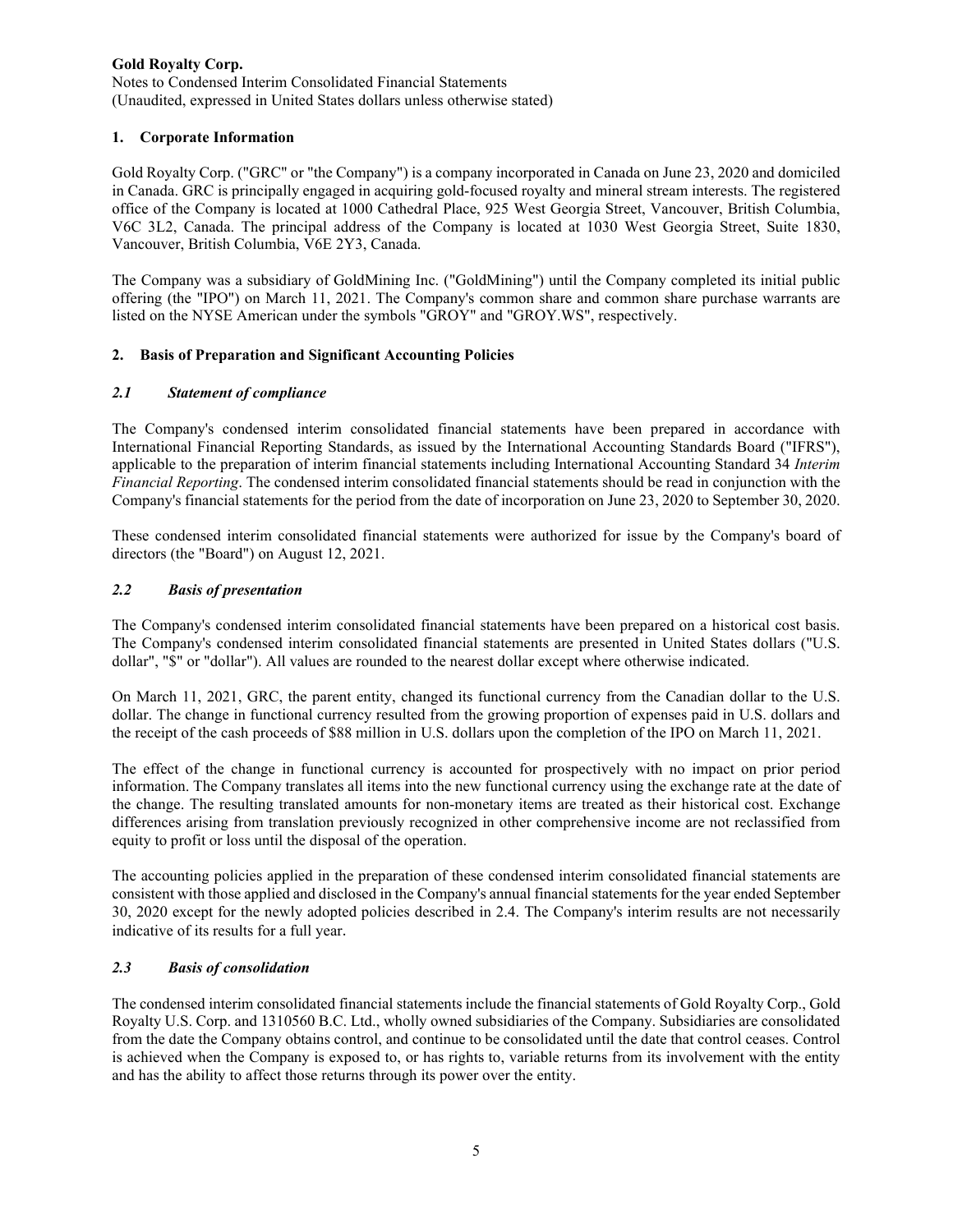Notes to Condensed Interim Consolidated Financial Statements (Unaudited, expressed in United States dollars unless otherwise stated)

# **2. Basis of Preparation and Significant Accounting Policies (continued)**

# *2.3 Basis of consolidation (continued)*

All inter-company transactions, balances, income and expenses are eliminated through the consolidation process.

The accounts of Gold Royalty U.S. Corp. and 1310560 B.C. Ltd. are prepared for the same reporting period as the parent company, using consistent accounting policies. The functional currencies of Gold Royalty U.S. Corp. and 1310560 B.C. Ltd. are the United States dollar. For the period prior to the change in functional currency the results of, GRC, the parent entity, were translated from Canadian dollars using period end exchange rate as to assets and liabilities and average exchange rates as to income and expenses. All resulting exchange differences are recognized in other comprehensive income (loss).

## *2.4 New significant accounting policies effective October 1, 2020*

## *Share-based payments*

## *Restricted Shares*

The fair value of the restricted shares is measured at grant date and recognized over the period during which the restricted shares vest. When restricted shares are conditional upon the achievement of a performance condition, the Company estimates the length of the expected vesting period at the grant date, based on the most likely outcome of the performance condition. The fair value of the restricted shares is determined based on the fair value of the common shares on the grant date, adjusted for minority shareholder discount, liquidity discount and other applicable factors that are generally recognized by market participants.

The fair value of restricted shares is recognized as an expense over the vesting period based on the best available estimate of the number of restricted shares expected to vest; that estimate will be revised if subsequent information indicates that the number of restricted shares expected to vest differs from previous estimates.

## *Share Options*

The Company uses the Black-Scholes option-pricing model to determine the grant date fair value of share options. The fair value of share options granted to employees is recognized as an expense over the vesting period with a corresponding increase in equity. An individual is classified as an employee when the individual is an employee for legal or tax purposes, provides services that could be provided by a direct employee, or has authority and responsibility for planning, directing and controlling the activities of the Company, including non-executive directors. The fair value is measured at the grant date and recognized over the period during which the options vest. Consideration received on the exercise of share options is recorded as issued capital and the related share-based compensation reserve is transferred to issued capital.

## **3. Cash and cash equivalents**

|                                                    | As at June 30, 2021   | As at September 30, 2020<br>(S) |
|----------------------------------------------------|-----------------------|---------------------------------|
| Cash at bank<br>Guaranteed Investment Certificates | 552,642<br>85,000,000 | 37,539<br>-                     |
| Cash and cash equivalents                          | 85,552,642            | 37,539                          |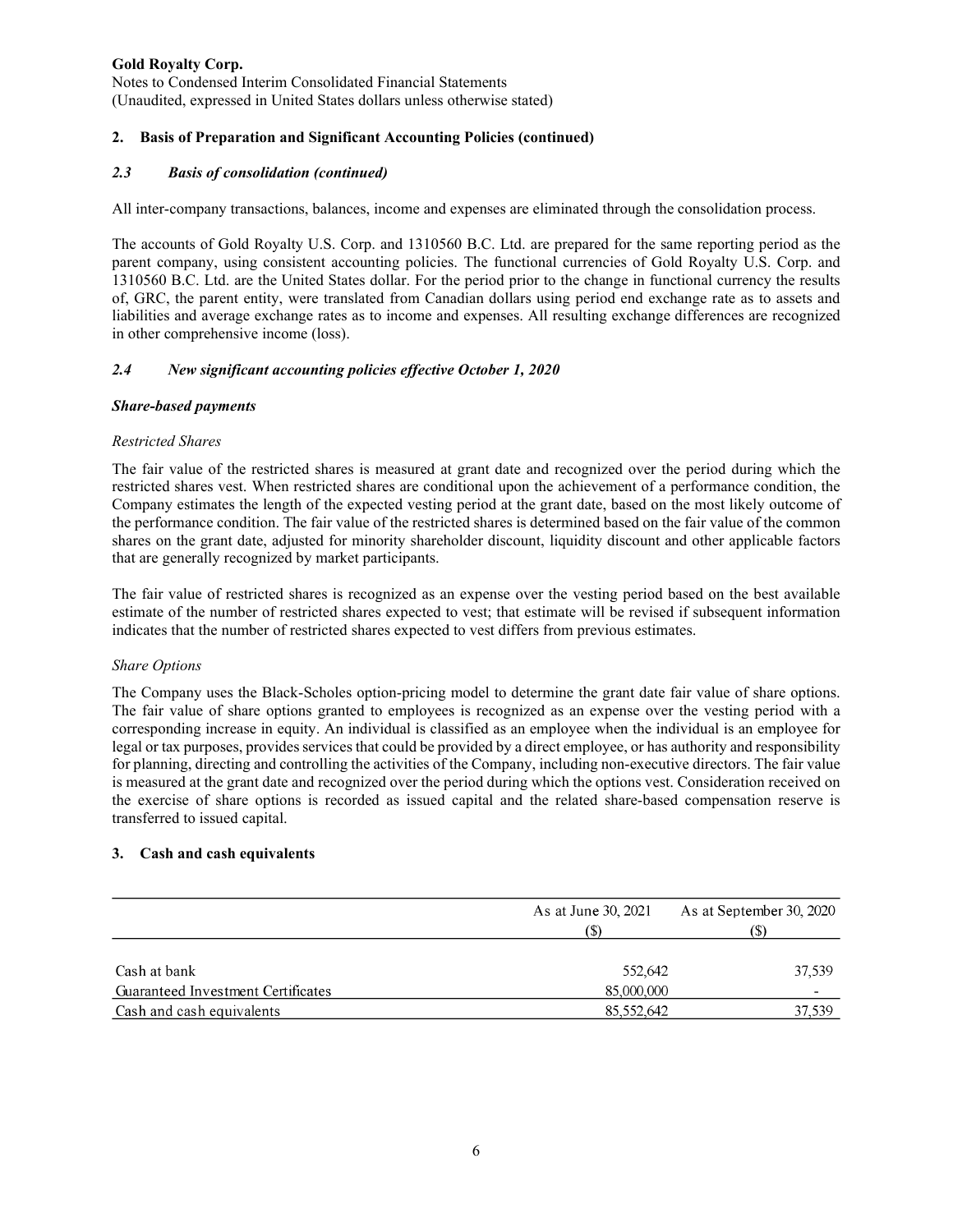Notes to Condensed Interim Consolidated Financial Statements (Unaudited, expressed in United States dollars unless otherwise stated)

### **4. Prepaids and other receivables**

As at June 30, 2021, the amount of prepaid insurance premiums and marketing fees was \$1,576,230 (2020: \$Nil) and \$444,312 (2020: \$Nil), respectively. A portion of the prepaid marketing fee was satisfied by the issuance of 75,000 common shares of the Company (Note 6).

### **5. Royalties**

|                                      | Ф.         |
|--------------------------------------|------------|
| <b>Balance at September 30, 2020</b> |            |
| Acquisition                          | 13.303.297 |
| Functional currency translation      | 379,230    |
| <b>Balance at June 30, 2021</b>      | 13,682,527 |

|                         | June 30, 2021 |
|-------------------------|---------------|
|                         | $(\$\)$       |
| Almaden project         | 114,333       |
| Batistão project        | 25,277        |
| Cachoeira project       | 1,279,197     |
| Crucero project         | 781,733       |
| La Mina project         | 1,351,744     |
| Quartz Mountain project | 179,631       |
| São Jorge project       | 2,274,126     |
| Surubim project         | 56,368        |
| Titiribi project        | 3,009,959     |
| Whistler project        | 2,575,033     |
| Yarumalito project      | 165,085       |
| Yellowknife project     | 1,870,041     |
| <b>Total</b>            | 13,682,527    |

On November 27, 2020, the Company entered into a royalty purchase agreement with GoldMining, the Company's former parent, pursuant to which GoldMining caused its applicable subsidiaries to create and issue to the Company net smelter return ("NSR") royalties ranging from 0.5% to 2.0% on 17 gold properties and transfer to the Company certain buyback rights held by its subsidiaries. The purchase consideration with a fair value of \$13,076,000 was satisfied by the issuance of 15,000,000 common shares (the "Consideration Shares") of the Company. Pursuant to a lock-up agreement dated March 8, 2021 (the "Lock-Up Agreement"), the Consideration Shares are subject to a lockup period which expires on September 4, 2021 (Note 6.5).

The following is a summary of the royalties and other interests acquired from GoldMining:

## *Royalties*

- a 0.5% NSR on the Almaden Project, located in Idaho, USA;
- a 1.0% NSR on the Batistão Project, located in Brazil;
- a 1.0% NSR on the Cachoeira Project, located in Brazil;
- a 1.0% NSR on the Crucero Project, located in Peru;
- a 2.0% NSR on the La Mina Project, located in Colombia;
- a 1.0% NSR on the São Jorge Project, located in Brazil;
- a 1.0% NSR on the Surubim Project, located in Brazil, including the Surubim and Rio Novo areas;
- a 2.0% NSR on the Titiribi Project, located in Colombia;
- a 1.0% NSR on the Whistler Project, located in Alaska, USA, including each of the Whistler, Raintree West and Island Mountain properties;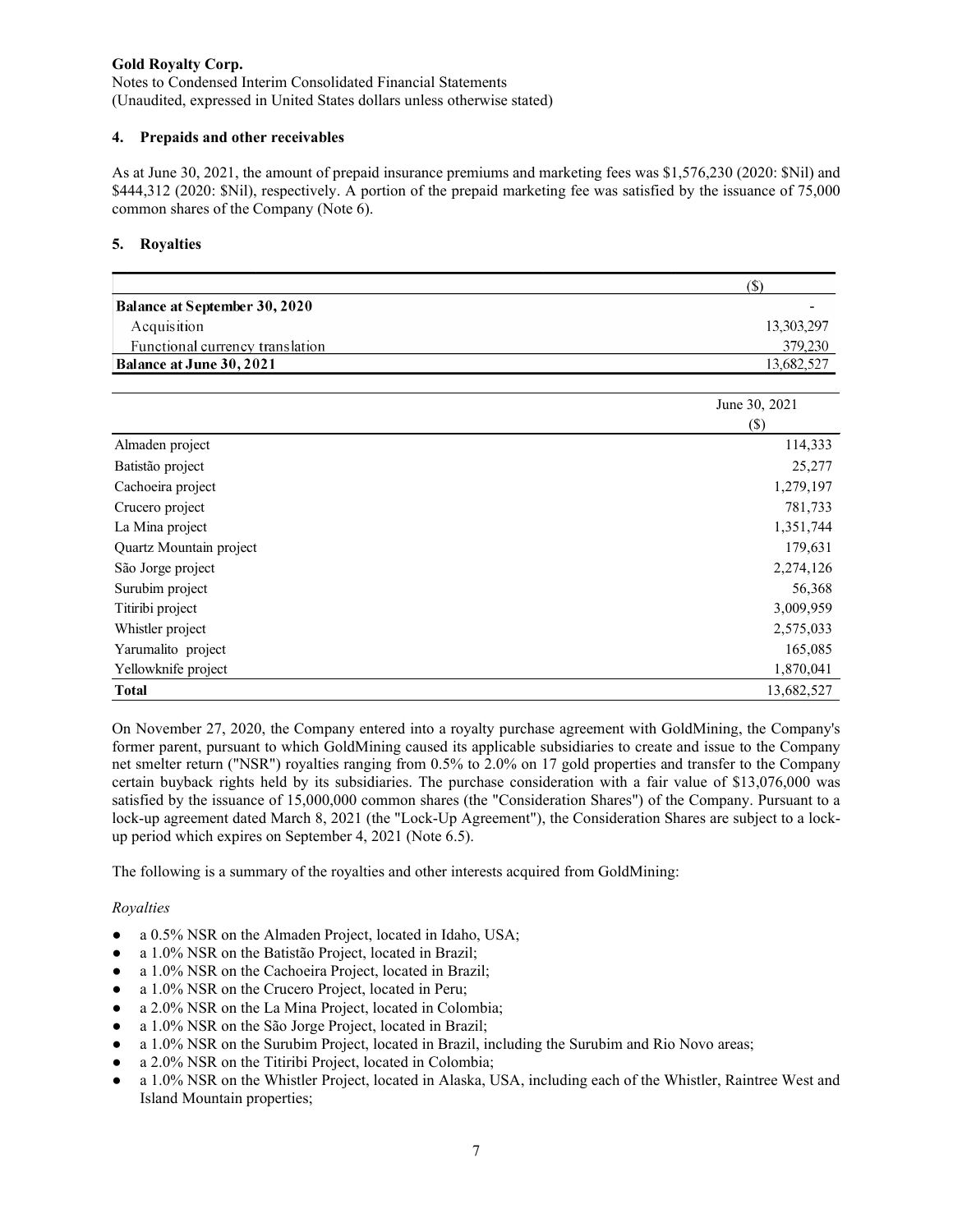Notes to Condensed Interim Consolidated Financial Statements (Unaudited, expressed in United States dollars unless otherwise stated)

# **5. Royalties (continued)**

### *Royalties (continued)*

- a 1.0% NSR on the Yarumalito Project, located in Colombia; and
- a 1.0% NSR on the Yellowknife Project, located in the Northwest Territories, Canada, including each of the Nicholas Lake, Ormsby-Bruce, Goodwin Lake, Clan Lake and Big Sky properties.

# *Buyback Rights*

The Company also holds the rights to acquire additional royalties on certain of the properties pursuant to buyback rights under existing royalty agreements between subsidiaries of GoldMining and third parties:

- a 2.0% NSR on the Batistão Project for \$1,000,000;
- $\bullet$  a 0.5% NSR on the Surubim area of the Surubim Project for \$1,000,000, which royalty is payable after production at the project has exceeded two million ounces;
- a 1.5% NSR on the Surubim area of the Surubim Project for \$1,000,000;
- a 0.65% NSR on the Rio Novo area of the Surubim Project for \$1,500,000;
- a 0.75% NSR on the Whistler Project (including an area of interest) for \$5,000,000;
- a 1.0% NSR on the Yarumalito Project for C\$1,000,000;
- a 1.0% NSR on the Goodwin Lake property at the Yellowknife Project for C\$1,000,000;
- a 1.0% NSR on certain portions of the Big Sky property at the Yellowknife Project for C\$500,000; and
- a 0.25% NSR on the Narrow Lake property at the Yellowknife Project for C\$250,000, in cash or common shares of GoldMining at any time until the fifth anniversary of commercial production.

On February 1, 2021, the Company entered into a royalty purchase agreement with Quartz Mountain Resources Ltd. and Wavecrest Resources Inc. Pursuant to the terms of the agreement, the Company acquired a 1% NSR on a portion of the Quartz Mountain Project located in Oregon, USA, for a cash consideration of \$150,000.

## **6. Issued Capital**

## *6.1 Initial Public Offering*

On March 8, 2021, the Company entered into an underwriting agreement with H.C. Wainwright & Co., LLC and BMO Capital Markets Corp. (collectively the "Underwriters") for an offering of 18,000,000 units of the Company (the "Units") at a price of \$5.00 per Unit. Each Unit consists of one common share and one half of a common share purchase warrant, and each common share purchase warrant entitles the holder to acquire a common share at a price of \$7.50 per share until March 11, 2024.

The Company granted the Underwriters the over-allotment option (the "Over-Allotment Option") to purchase up to 2,700,000 common shares and/or 1,350,000 common share purchase warrants at \$4.995 per common share and \$0.01 per common share purchase warrant, respectively. The Company agreed to reimburse the Underwriters for certain fees and disbursements.

On March 11, 2021, the Company issued 18,000,000 Units at a price of \$5.00 per Unit for gross proceeds of \$90,000,000. Further, the Underwriters exercised the Over-Allotment Option to purchase 721,347 additional common shares for gross proceeds of \$3,603,128 and 1,350,000 additional common share purchase warrants for gross proceeds of \$13,500. In connection with the IPO, the Company incurred securities issuance costs of \$5,570,844, of which \$5,081,064 represented cash fees paid to the Underwriters.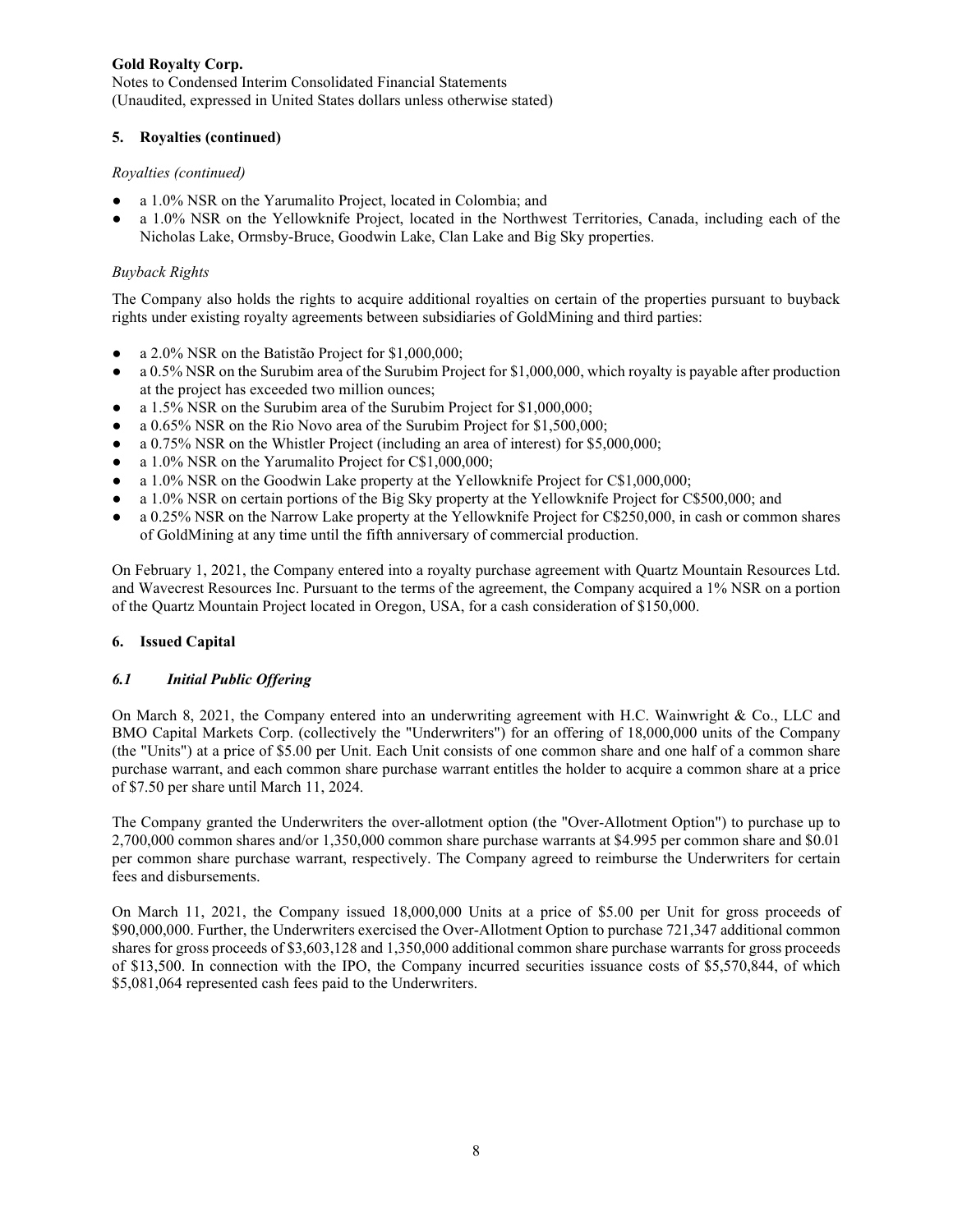Notes to Condensed Interim Consolidated Financial Statements (Unaudited, expressed in United States dollars unless otherwise stated)

# **6. Issued Capital (continued)**

# *6.1 Initial Public Offering (continued)*

The net proceeds from the issuance of the Units were allocated to the Company's common shares and common share purchase warrants on a relative fair value basis. Inputs used to calculate the relative fair value of the common shares and common share purchase warrants are based on the quoted closing prices of the Company's common shares and common share purchase warrants on the first day of trading on the NYSE American. The fair value of common shares and common share purchase warrants issued upon exercise of the Over-Allotment Option are equal to the net proceeds received by the Company. The allocation of the fair value of the Company's common shares and common share purchase warrants is as follows:

|                                              | (S)         |
|----------------------------------------------|-------------|
| Fair value of common shares                  | 86,571,878  |
| Fair value of common share purchase warrants | 7,044,750   |
| Total gross proceeds from the IPO            | 93,616,628  |
| Gross proceeds                               | 93,616,628  |
| Common share issuance costs                  | (5,154,455) |
| Common share purchase warrant issuance costs | (416, 389)  |
| Net proceeds received                        | 88,045,784  |
| Fair value allocation to:                    |             |
| Common shares                                | 81,417,423  |
| Common share purchase warrants               | 6,628,361   |
|                                              | 88,045,784  |

### *6.2 Common Shares*

The authorized share capital of the Company consists of an unlimited number of common shares and an unlimited number of preferred shares issuable in series without par value.

The Company issued one common share for consideration of \$1.00 upon incorporation on June 23, 2020. On October 16, 2020, GoldMining, the Company's former parent, subscribed for 5,000,000 common shares of the Company for cash of \$50,000 and surrendered the one common share issued by the Company upon incorporation for no consideration.

On December 4, 2020, the Company completed a private placement of 1,325,000 common shares for gross proceeds of \$2,848,750.

On April 19, 2021, the Company entered into an agreement with a service provider for the provision of digital marketing and advertising services. The total fee was paid in cash and 75,000 common shares of the Company with a fair value of \$4.60 per share. The common shares issued thereunder are subject to a four-month hold period. The Company amortized the prepaid service fee over the term of the agreement and recognized \$86,250 and \$86,250 as share-based compensation expense for the three and nine months ended June 30, 2021, respectively.

## *6.3 Restricted Shares*

On October 19, 2020, the Company issued 1,500,000 restricted shares (the "Restricted Shares") to certain officers and directors of the Company and GoldMining, the terms of which were subsequently amended on January 10, 2021. The Restricted Shares are subject to restrictions that, among other things, prohibit the transfer thereof until certain performance conditions are met. In addition, if such conditions are not met within applicable periods, the restricted shares will be deemed forfeited and surrendered by the holder thereof to the Company without the requirement of any further consideration. The performance conditions are as follows: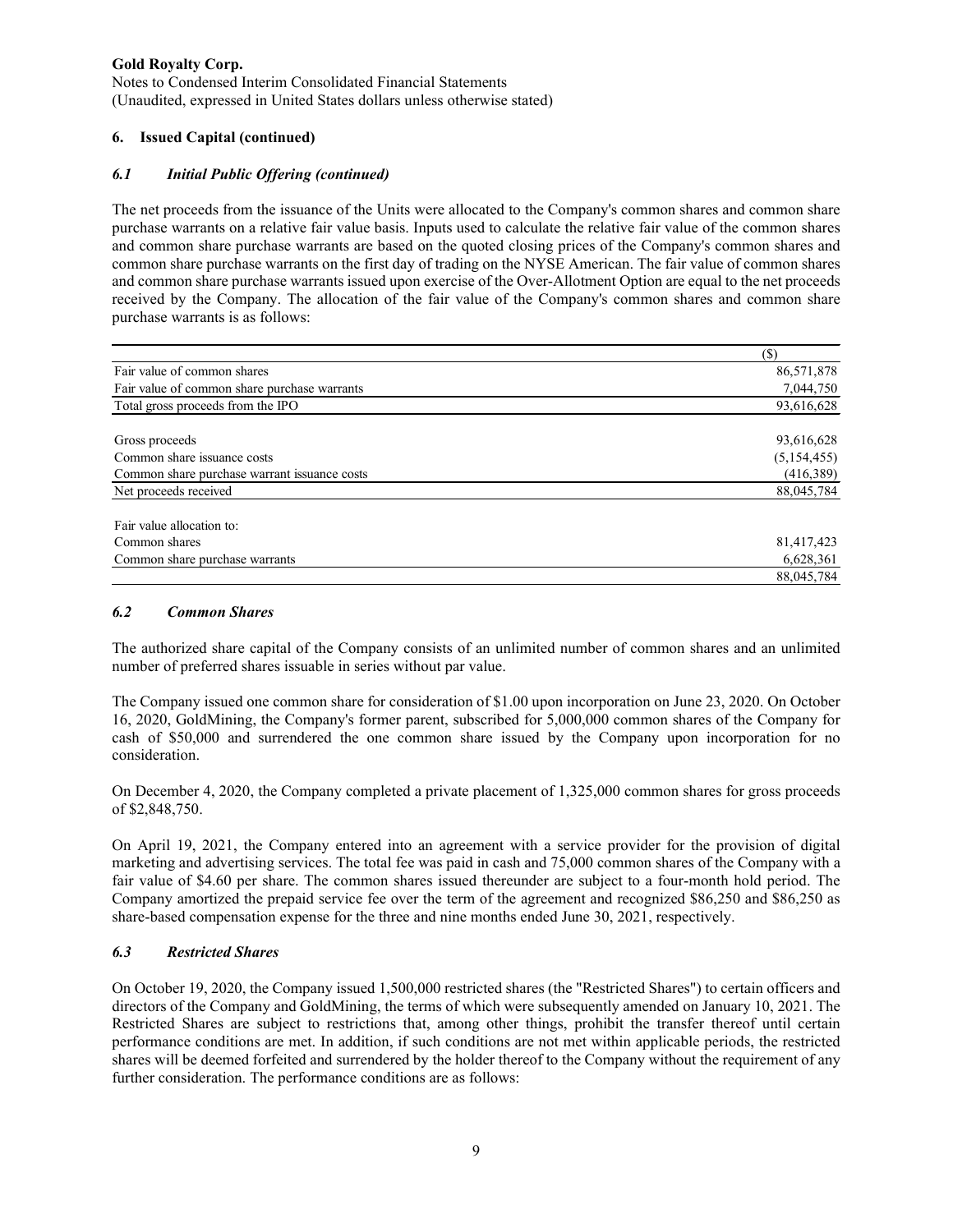Notes to Condensed Interim Consolidated Financial Statements (Unaudited, expressed in United States dollars unless otherwise stated)

### **6. Issued Capital (continued)**

#### *6.3 Restricted Shares (continued)*

- (1) with respect to one-third of the Restricted Shares awarded to the holder, if the Company's initial public offering or any liquidity event (being any liquidation, dissolution or winding-up of the Company or distribution of all or substantially all of the Company's assets among shareholders or a change of control transaction) occurs that values the Company at a minimum of \$50,000,000 (condition met);
- (2) with respect to one-third of the Restricted Shares awarded to the holder, if the Company receives \$1,000,000 of royalty payments under any of the Company's royalty interests prior to October 19, 2023; and
- (3) with respect to one-third of the Restricted Shares awarded to the holder, if the holder continues to be a director, officer, employee or consultant of the Company or an entity that is under common control with the Company for a period of one year after the initial public offering is completed.

During the three and nine months ended June 30, 2021, the Company recognized share-based compensation expense of \$42,783 and \$328,003, representing the fair value of the Restricted Shares vested during the respective periods.

#### *6.4 Reserves*

The following outlines the movements of the Company's common share purchase warrants and share options:

|                                                              |                 | Reserves             |           |
|--------------------------------------------------------------|-----------------|----------------------|-----------|
|                                                              | <b>Warrants</b> | <b>Share Options</b> | Total     |
|                                                              | $(\$)$          | (\$)                 | (S)       |
| Balance at June 23, 2020 and September 30, 2020              |                 |                      |           |
| Initial public offering:                                     |                 |                      |           |
| Common share purchase warrants issued to for cash (Note 6.1) | 7,044,750       |                      | 7,044,750 |
| Underwriters' fees and issuance costs (Note 6.1)             | (416,389)       |                      | (416,389) |
| Share-based compensation - share options                     |                 | 1.512.614            | 1,512,614 |
| Balance at June 30, 2021                                     | 6.628.361       | 1.512.614            | 8,140,975 |

#### *Common Share Purchase Warrants*

During the nine months ended June 30, 2021, the Company issued 10,350,000 common share purchase warrants at an exercise price of \$7.50 per share. The number of common share purchase warrants outstanding as at June 30, 2021 was 10,350,000 warrants at an exercise price of \$7.50 per share and with a weighted average remaining contractual life of 2.70 years.

#### *Share Options*

The Company adopted a long-term incentive plan (the "LTIP") which provides that the Board of Directors may, from time to time, in its discretion, grant awards of restricted share units, performance share units, deferred share units and share options to directors, officers, employees and consultants. The aggregate number of common shares issuable under the LTIP in respect of awards shall not exceed 10% of the common shares issued and outstanding.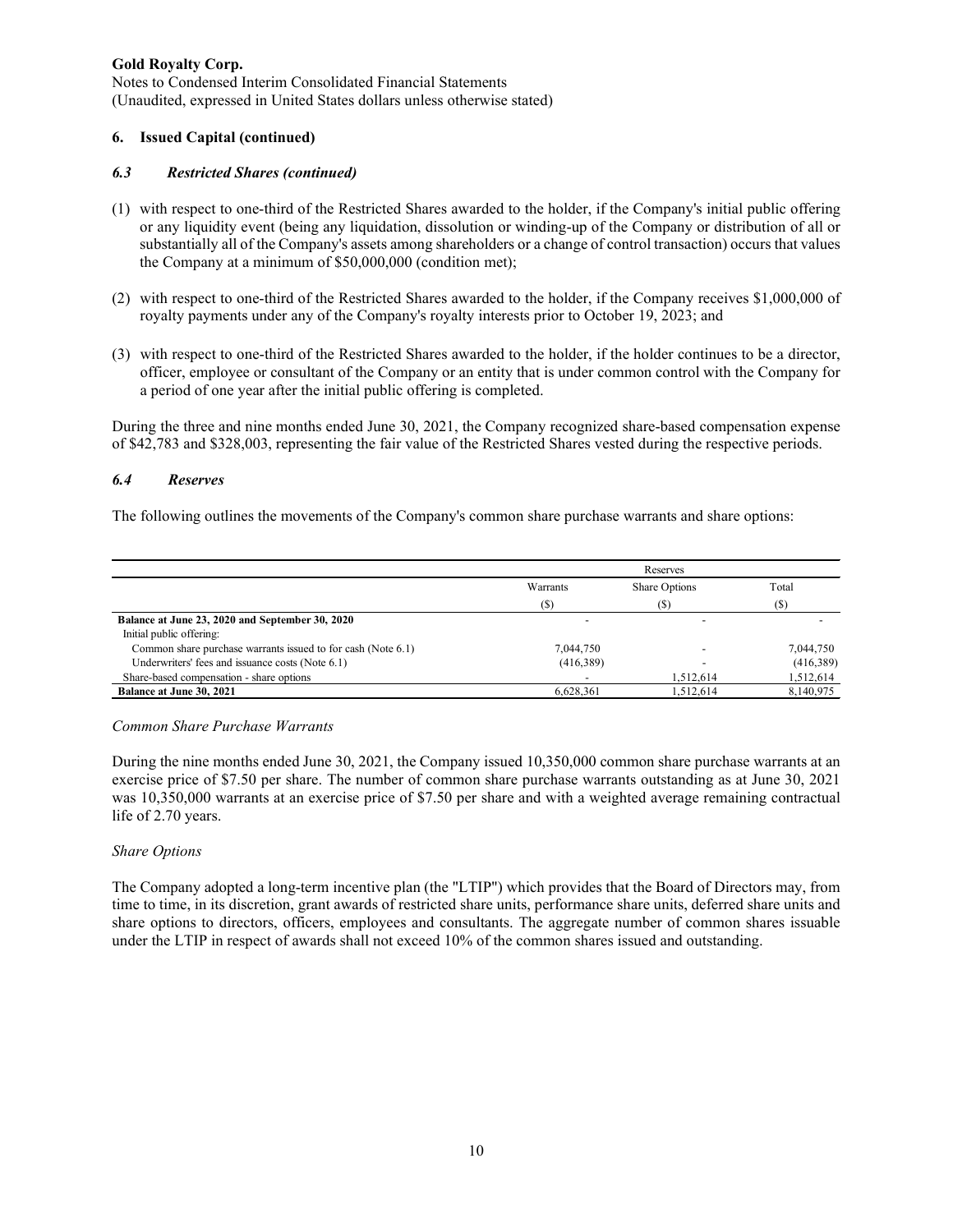Notes to Condensed Interim Consolidated Financial Statements (Unaudited, expressed in United States dollars unless otherwise stated)

# **6. Issued Capital (continued)**

# *6.4 Reserves (continued)*

### *Share Options (continued)*

The following outlines movements of the Company's share options:

|                               | Number of<br>options | Weighted Average<br><b>Exercise Price</b><br>(S) |
|-------------------------------|----------------------|--------------------------------------------------|
| Balance at September 30, 2020 | -                    |                                                  |
| Granted                       | 2,810,000            | 4.98                                             |
| Balance at June 30, 2021      | 2,810,000            | 4.98                                             |

On March 7, 2021, the Company granted 2,505,000 stock options at an exercise price of \$5.00 per share. The share options are exercisable for a period of five years from the date of grant and will vest as follows: (a) 25% on the grant date; and (b) 25% on each of the dates that are 6, 12 and 18 months thereafter. On May 20, 2021, the Company granted 305,000 stock options at an exercise price of \$4.78 per share. The share options are exercisable for a period of five years from the date of grant and will vest as follows: (a) 25% on the grant date; and (b) 25% on each of the dates that are 6, 12 and 18 months thereafter.

The fair value of the share options granted was estimated at the date of grant using the Black-Scholes option pricing model with the following weighted average assumptions:

| Risk-free interest rate   | $0.32\%$ |
|---------------------------|----------|
| Expected life (years)     | 3.00     |
| Expected volatility       | 36.85%   |
| Expected dividend vield   | $0.00\%$ |
| Estimated forfeiture rate | 1.58%    |

As there is no trading history of the Company's common shares prior to the date of grant, the expected volatility is based on the historical share price volatility of a group of comparable companies in the sector in which the Company operates over a period similar to the expected life of the share options.

A summary of share options outstanding and exercisable at June 30, 2021, are as follows:

|                           |                                  | <b>Options Outstanding</b>                        | Options Exercisable                                          |                                  |                                                  |                                                              |
|---------------------------|----------------------------------|---------------------------------------------------|--------------------------------------------------------------|----------------------------------|--------------------------------------------------|--------------------------------------------------------------|
| Exercise<br>Price<br>(\$) | Number of Options<br>Outstanding | Weighted Average<br><b>Exercise Price</b><br>(\$) | Weighted Average<br>Remaining Contractual<br>Life<br>(years) | Number of Options<br>Outstanding | Weighted Average<br><b>Exercise Price</b><br>(S) | Weighted Average<br>Remaining Contractual<br>Life<br>(years) |
| 4.78                      | 305,000                          | 0.52                                              | 4.89                                                         | 76,250                           | 0.52                                             | 4.89                                                         |
| 5.00                      | 2,505,000                        | 4.46                                              | 4.69                                                         | 626,250                          | 4.46                                             | 4.69                                                         |
|                           | 2,810,000                        | 4.98                                              | 4.71                                                         | 702,500                          | 4.98                                             | 4.71                                                         |

The fair value of share options recognized as share-based compensation expense during the three and nine months ended June 30, 2021, was \$701,140 and \$1,500,322, respectively, using the Black-Scholes option pricing model.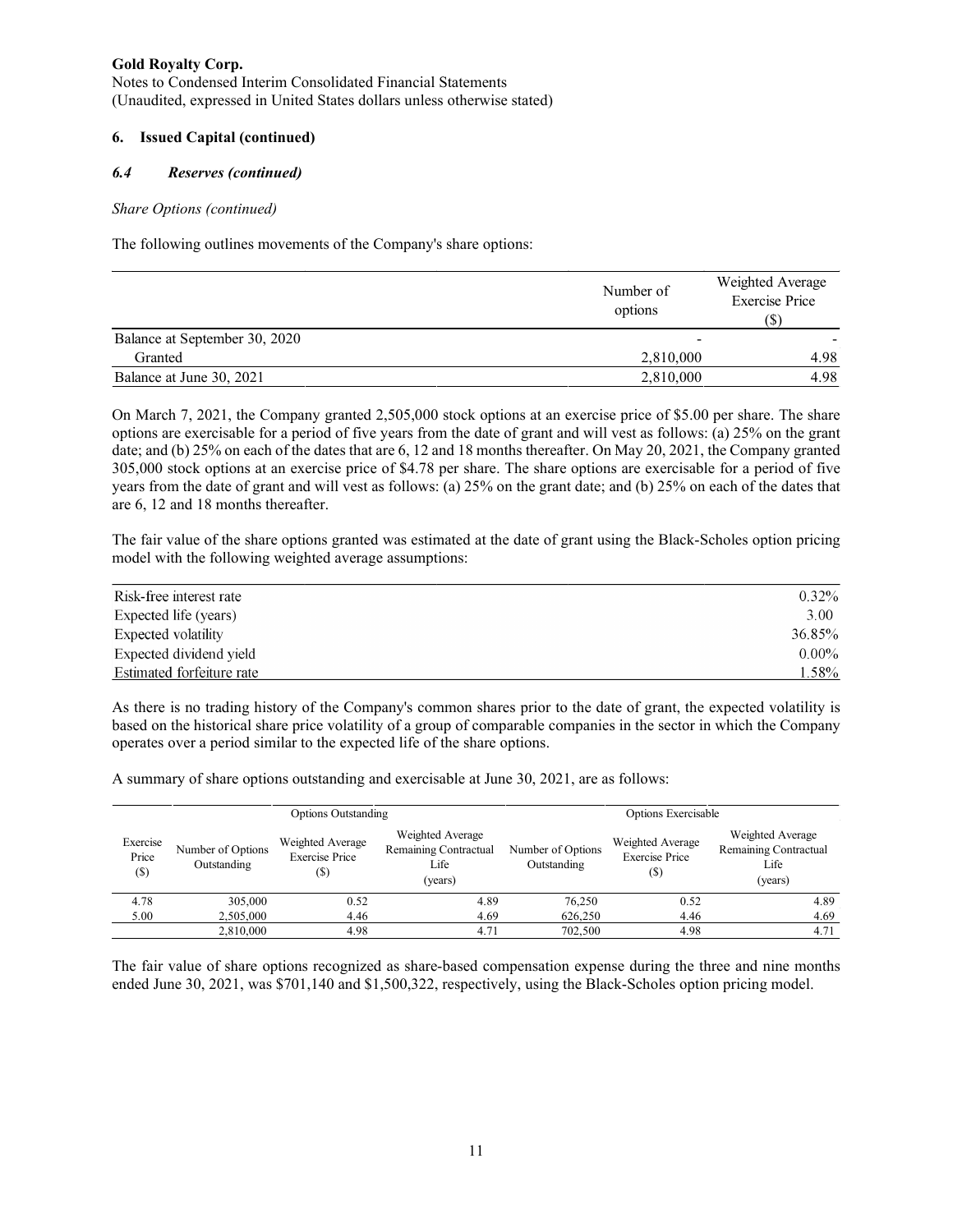Notes to Condensed Interim Consolidated Financial Statements (Unaudited, expressed in United States dollars unless otherwise stated)

# **6. Issued Capital (continued)**

# *6.4 Reserves (continued)*

## *Share Options (continued)*

Pursuant to the agreement with an officer of the Company, the officer received options to purchase 25,000 common shares of GoldMining (the "GoldMining Options") at an exercise price of C\$2.88 per share. These GoldMining Options are exercisable for a period of five years from the date of grant and will vest as follows: (a) 25% on the grant date; and (b) 25% on each of the dates that are 6, 12 and 18 months thereafter. The fair value of GoldMining Options granted was estimated at the date of grant using the Black-Scholes option pricing model with the following assumptions: risk-free interest rate of 0.30%, expected life of 2.87 years, expected volatility of 57%, expected dividend yield of 0% and estimated forfeiture rate of 0%. The fair value of the GoldMining Options recognized by the Company as share-based compensation expense during the three and nine months ended June 30, 2021 was \$Nil and \$12,292, respectively.

# *6.5 Lock-Up Agreement*

In connection with the IPO, GoldMining and each of the Company's directors and officers have entered into Lock-Up Agreements, pursuant to which GoldMining, the directors and officers of the Company agreed not to offer for sale, issue, sell, contract to sell, pledge or otherwise dispose of any GRC common shares for a period of 180 days after March 8, 2021, subject to certain limited exceptions, without the prior written consent of the Underwriters. As of June 30, 2021, there are 21,923,800 common shares which are subject to transfer restrictions pursuant to the Lock-Up Agreements.

# **7. Capital Risk Management**

The Company's objectives are to safeguard the Company's ability to continue as a going concern in order to support the Company's normal operating requirements and future acquisitions of royalty and mineral stream interests, and to maintain a flexible capital structure which optimizes the costs of capital at an acceptable risk.

The Company manages its capital structure and makes adjustments to it in light of changes in economic conditions and the risk characteristics of the underlying assets. In order to maintain or adjust the capital structure, the Company may issue new shares, debt, acquire or dispose of assets or adjust the amount of cash.

At June 30, 2021, the Company's capital structure consists of the equity of the Company (Note 6). The Company is not subject to any externally imposed capital requirements. In order to maximize ongoing development efforts, the Company does not pay dividends.

## **8. Financial Instruments**

At June 30, 2021, the Company's financial assets include cash and cash equivalents. The Company's financial liabilities include accounts payable. The carrying value of the Company's financial liabilities approximate fair value due to their short term to maturity.

## *8.1 Financial risk management objectives and policies*

The financial risk arising from the Company's operations are credit risk, liquidity risk, commodity price risk and currency risk. These risks arise from the normal course of operations and all transactions undertaken are to support the Company's ability to continue as a going concern. The risks associated with these financial instruments and the policies on how the Company mitigates these risks are set out below. Management manages and monitors these exposures to ensure appropriate measures are implemented in a timely and effective manner.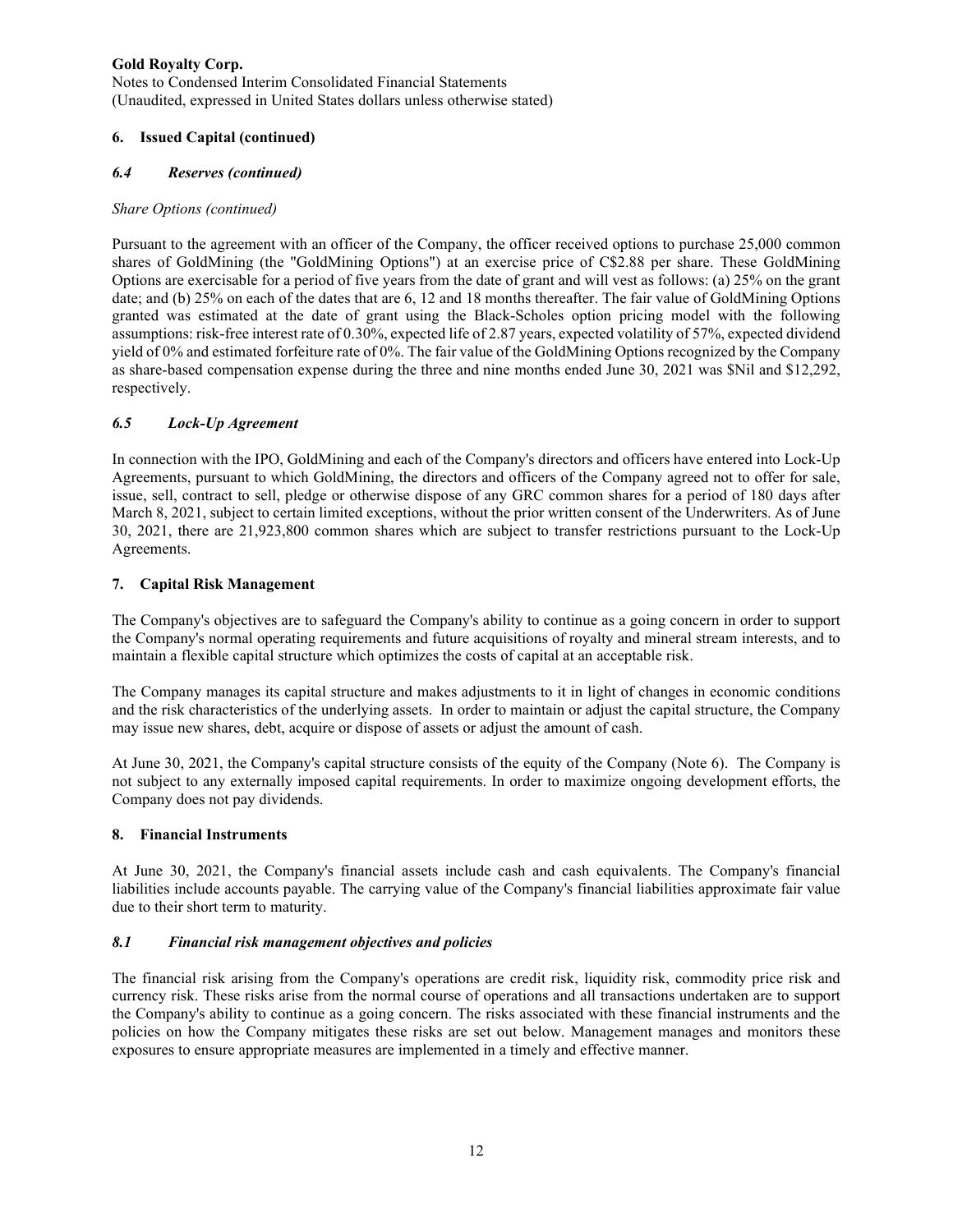Notes to Condensed Interim Consolidated Financial Statements (Unaudited, expressed in United States dollars unless otherwise stated)

# **8. Financial Instruments (continued)**

# *8.2 Credit risk*

Credit risk is the risk of an unexpected loss if a customer or third party to a financial instrument fails to meet its contractual obligations. Credit risk for the Company is primarily associated with the Company's bank balances. The Company mitigates credit risk associated with its bank balance by holding cash with large, reputable financial institutions.

# *8.3 Liquidity risk*

Liquidity risk is the risk that the Company will not be able to settle or manage its obligations associated with financial liabilities. To manage liquidity risk, the Company closely monitors its liquidity position and ensures it has adequate sources of funding to finance its projects and operations. The Company's working capital (current assets less current liabilities) as at June 30, 2021 was \$87,032,535. The Company's accounts payable and accrued liabilities are expected to be realized or settled, respectively, within a one-year period.

# *8.4 Commodity price risk*

The Company's future profitability will be dependent on the royalty income to be received from mine operators. Royalties are based on a percentage of the minerals or the products produced, or revenue or profits generated from the property which is typically dependent on the prices of the minerals the property operators are able to realize. Mineral prices are affected by numerous factors such as interest rates, exchange rates, inflation or deflation and global and regional supply and demand.

# *8.5 Currency risk*

The Company is exposed to foreign exchange risk when the Company undertakes transactions and holds assets and liabilities in currencies other than its functional currency. The Company currently does not engage in foreign exchange currency hedging. The currency risk on the Company's cash and cash equivalents are minimal.

## **9. Related Party Transactions**

# *9.1 Related Party Transactions*

During the three and nine months ended June 30, 2021, the Company incurred \$1,105 and \$29,209 in general and administrative expenses for website design, hosting and maintenance service provided by Blender Media Inc. ("Blender"), a vendor that is controlled by a family member of a director of the Company, Amir Adnani. On June 28, 2021, the Company entered into a 12-month marketing service agreement with Blender, pursuant to which Blender will manage promotional campaigns, create digital web presentation and provide advertising services to the Company. Such marketing fee of \$161,320 (C\$200,000) was paid by the Company in cash subsequent to June 30, 2021.

In addition, the Company settled the amount due to GoldMining, the Company's former parent, during the nine months ended June 30, 2021.

Related party transactions are based on the amounts agreed to by the parties. During the nine months ended June 30, 2021, the Company did not enter into any contracts or undertake any commitment or obligation with any related parties other than as described herein.

## *9.2 Transactions with Key Management Personnel*

Key management personnel are persons responsible for planning, directing and controlling the activities of an entity. Total management salaries and directors' fees incurred for services provided by key management personnel of the Company for the three and nine months ended June 30, 2021 are as follows: